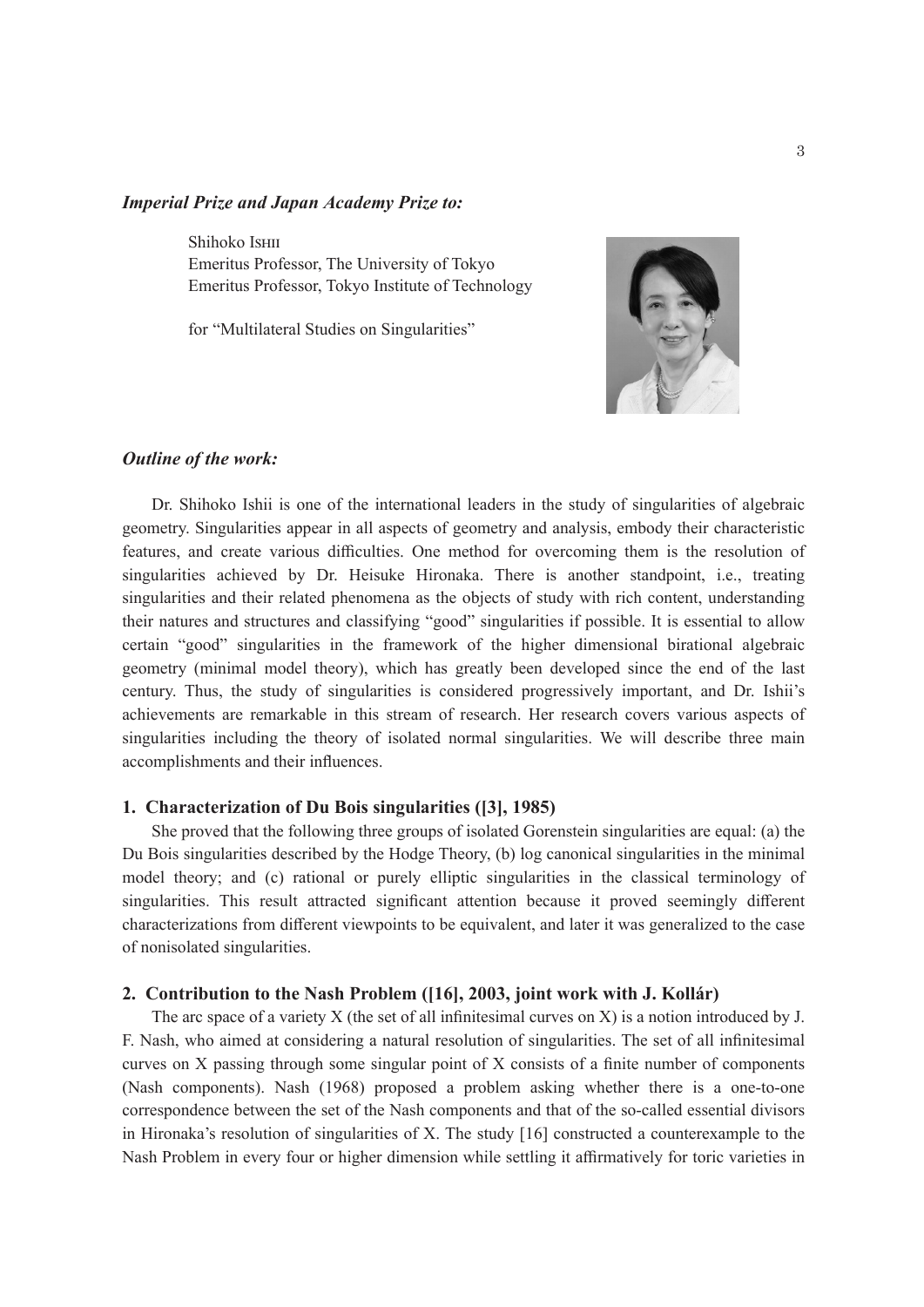all dimensions. Having settled a problem negatively that had been open for more than 30 years, their work was a big surprise to the researchers in algebraic geometry and topology.

# **3. Structure of the arc space of toric varieties ([17], 2004)**

It is nearly impossible to concretely describe the arc space of a general algebraic variety. However, in the case of a toric variety X with the action of an algebraic torus T, the quotient space of the arc space of X by the action of the arc space of T can be completely described in terms of toric variety X. This result [17] became a fundamental principle in studying arc and jet spaces and influenced many researchers. For instance, it was used in the theory of horospherical varieties by V. Batyrev–A. Moreau (2013).

In addition to the above three, Dr. Ishii's achievements include important results: the upper semi-continuity of plurigenera of isolated singularities (1986), the injectivity property of the natural functor attaching the morphism of associated arc spaces to that of varieties ([23], 2010, joint work with J. Winkelmann), and the arc space-theoretic description of the minimal log discrepancy, which is a birational invariant of a singularity (2017).

One feature of Dr. Ishii's research is the unpredictability in a good sense. It is demonstrated by the counterexample to the Nash Problem and the discovery of the hidden relationships between various notions (such as Hodge theory and birational geometry, arc spaces and birational geometry). Dr. Ishii's new and original discoveries have affected algebraic geometry and wide areas, such as commutative algebra and topology. She is open to joint research and has many and diverse collaborators.

As stated above, Dr. Ishii's deep and wide academic achievements on singularities and arc spaces deserve the Japan Academy Prize.

# **List of Main Publications**

#### **Papers**

- [1] Moduli space of polarized del Pezzo surfaces and its compactifications, Tokyo J. Math. 5, (1982) 289–297.
- [2] A characterization of hyperplane cuts of smooth complete intersections, Proc. Japan Acad. Ser. A Math. Sci. 58, (1982) 309–311.
- [3] On isolated Gorenstein singularities, Math. Ann. 270, (1985) 541–554.
- [4] Small deformations of normal singularities, Math. Ann. 275, (1986) 139–148; erratum: Math. Ann. 277, (1987) 351.
- [5] Du Bois singularities on a normal surface, Adv. Stud. Pure Math. 8, (1987) 153–163.
- [6] Isolated **Q**-Gorenstein singularities of dimension three, Adv. Stud. Pure Math. 8, (1987) 165– 198.
- [7] Two dimensional singularities with bounded pluri-genera are **Q**-Gorenstein singularities, Contemp. Math. 90, (1989) 135–145.
- [8] The asymptotic behavior of pluri-genera for a normal isolated singularity, Math. Ann. 286,